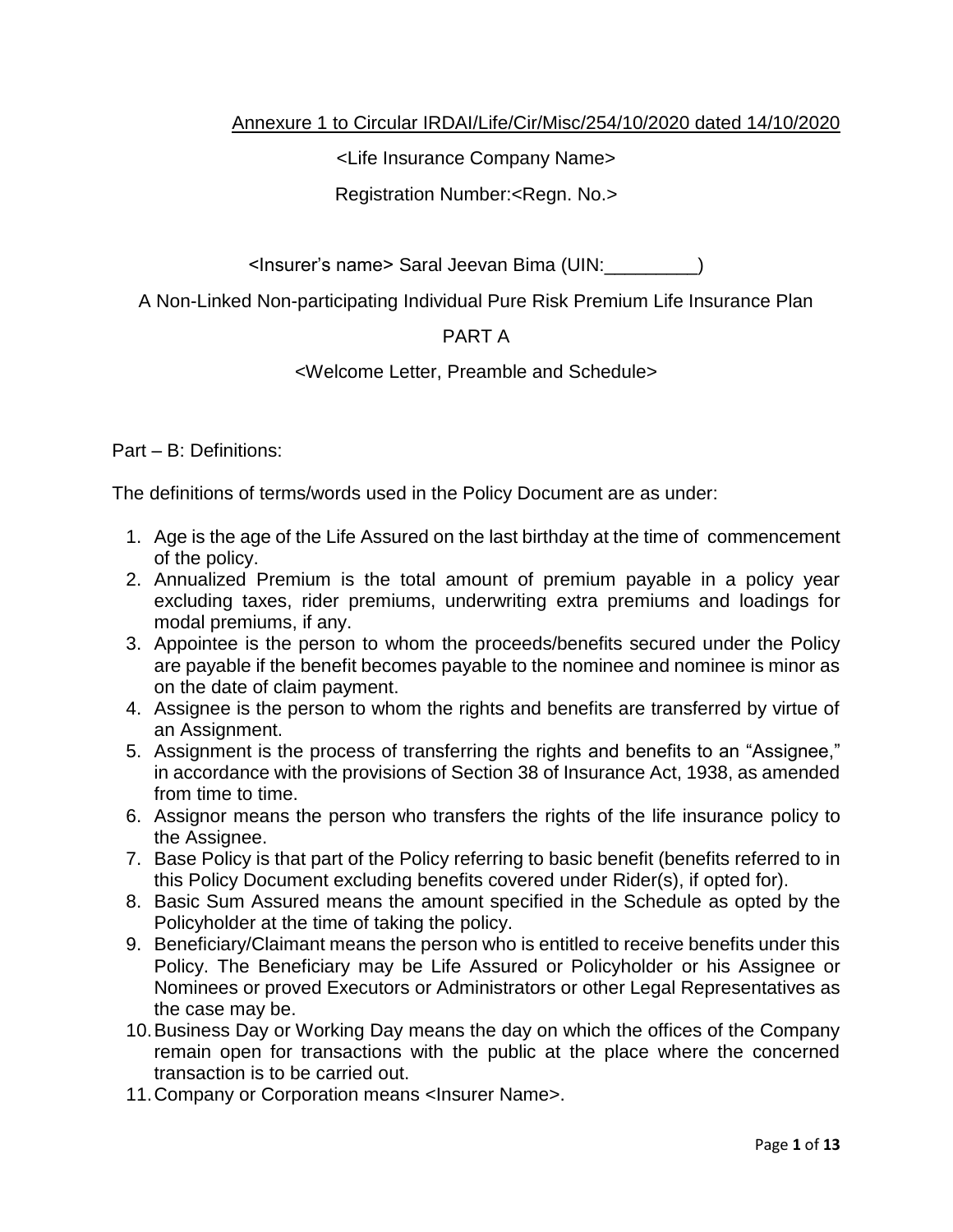- 12. Date of commencement of policy is the start date of this Policy.
- 13.Date of commencement of risk is the date on which the Company accepts the risk for insurance (cover) as evidenced in the schedule of the policy.
- 14.Date of issuance of policy means the date as specified in the policy schedule.
- 15.Date of Maturity means the date specified in the Schedule on which the Policy Term is completed.
- 16. Death Benefit means the benefit, agreed at the commencement of the contract, and means the amount as specified in the policy bond and is payable on death of Life Assured as per the terms and conditions of the policy.
- 17.Discharge form is the form to be filled by policyholder/claimant to claim the death benefit/refund under the policy.
- 18.Due Date (applicable in case of Regular Premium / Limited Premium payment) means a fixed date on which the policy premium is due and payable by the policyholder.
- 19.Endorsement means conditions attached/ affixed to this Policy incorporating any amendments or modifications agreed to or issued by the Company.
- 20.Free Look Period is the period of 15 days (30 days if the Policy is an electronic policy or is purchased through Distance Marketing where distance marketing means through any means of communication other than in person) from the date of receipt of the Policy Document by the Policyholder to review the terms and conditions of this policy and where the Policyholder disagrees to any of those terms and conditions, he/ she has the option to return this policy as detailed in Condition 2 of Part D of this Policy Document.
- 21.Grace period is the time granted by the insurer from the due date for the payment of premium, without any penalty/ late fee, during which time the policy is considered to be inforce with the insurance cover without any interruption as per the terms of the policy.
- 22.Inforce policy means a policy in which all the due premiums have been paid and the premiums are not outstanding.
- 23.IRDAI / Authority means Insurance Regulatory and Development Authority of India.
- 24.Lapse is the status of the Policy when due premium is not paid within the grace period and the benefits under the Policy will cease from the date of such unpaid premium.
- 25.Life Assured is the person on whose life the insurance cover has been accepted.
- 26.Material information is the information already known to the Life Assured at the time of applying for Life Insurance, which has a bearing on underwriting of the proposal /Policy submitted.
- 27.Nomination is the process of nominating a person(s) in accordance with provisions of Section 39 of the Insurance Act, 1938 as amended from time to time.
- 28.Nominee(s) means the person(s) nominated by the Policyholder (who is also the Life Assured) under this Policy who is(are) authorised to receive the claim benefit payable under this Policy.
- 29.Non-Participating means the Policy is not eligible for share of profit depending upon the Company's experience.
- 30.Policy Anniversary means one year from the date of commencement of the Policy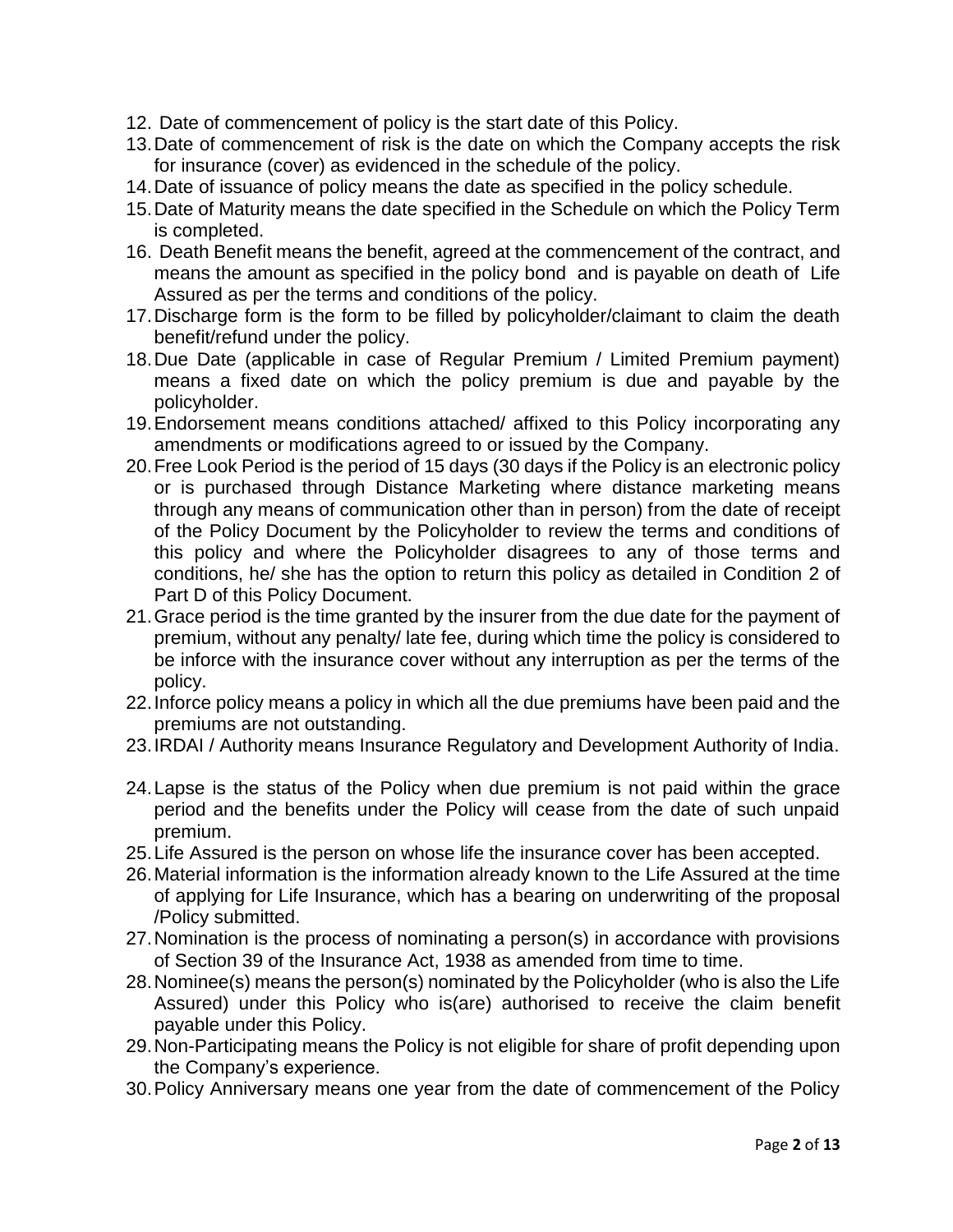and the same date falling each year thereafter, till the date of maturity.

- 31.Policy Cancellation means complete withdrawal or termination of the entire policy before the stipulated date of maturity.
- 32.Policy Cancellation Value means an amount, if any, that becomes payable in case of cancellation in accordance with the terms and conditions of this policy.
- 33.Policy/ Policy Document means this document along with endorsements, if any, issued by the Company which evidences the contract of Insurance between the policyholder and the Company.
- 34.Policyholder is the legal owner of this policy.
- 35.Policy term is the period, in years, as chosen by the policyholder and mentioned in the Schedule, commencing from the Date of commencement of policy to the date of Maturity.
- 36.Policy year is the period between two consecutive policy anniversaries. This period includes the first day and excludes the next policy anniversary day.
- 37.Premium is the contractual amount payable by the Policyholder at specified times periodically as mentioned in the schedule of this Policy Document to secure the benefits under the policy. The premium payable will be "Total Single / Instalment Premium" which includes single / instalment Premium for Base Policy and instalment Premium for Rider(s), if rider(s) has/have been opted for. The term 'Premium' used anywhere in this Policy Document does not include any taxes which are payable separately.
- 38.Premium paying term means the period, in years, during which premium is payable.
- 39.Proof of continued insurability is the information that may be sought from the policyholder to decide revival of the policy. This includes Form of declaration of Good Health, Medical Reports, Special Reports and any such document as may be called for by the Company, in accordance with the Board Approved Underwriting Policy of the Company.
- 40.Proposer is a person who proposes the life insurance proposal.
- 41.Revival of a policy means restoration of a lapsed policy which was discontinued due to the non-payment of premium, by the insurer with all the benefits mentioned in the policy document, with or without rider benefits if any, upon the receipt of all the premiums due and other charges/late fee, if any, as per the terms and conditions of the policy, upon being satisfied as to the continued insurability of the insured/ policyholder on the basis of the information, documents and reports furnished by the policyholder, in accordance with the then existing Board Approved Underwriting Policy of the Company.
- 42.Revival Period means the period of five consecutive years from the due date of first unpaid premium or as is allowed under applicable Product Regulations, during which period the policyholder is entitled to revive the policy which was discontinued due to the non-payment of premium.
- 43.Rider is an add-on benefit which the Proposer has purchased separately in addition to basic benefits as specified under this Policy Document.
- 44.Rider Premium is the premium payable by the policyholder which is in addition to the premium paid under Base Policy towards the additional cover/benefit opted under the rider, if opted.
- 45.Rider Sum Assured is the assured amount payable on happening of a specified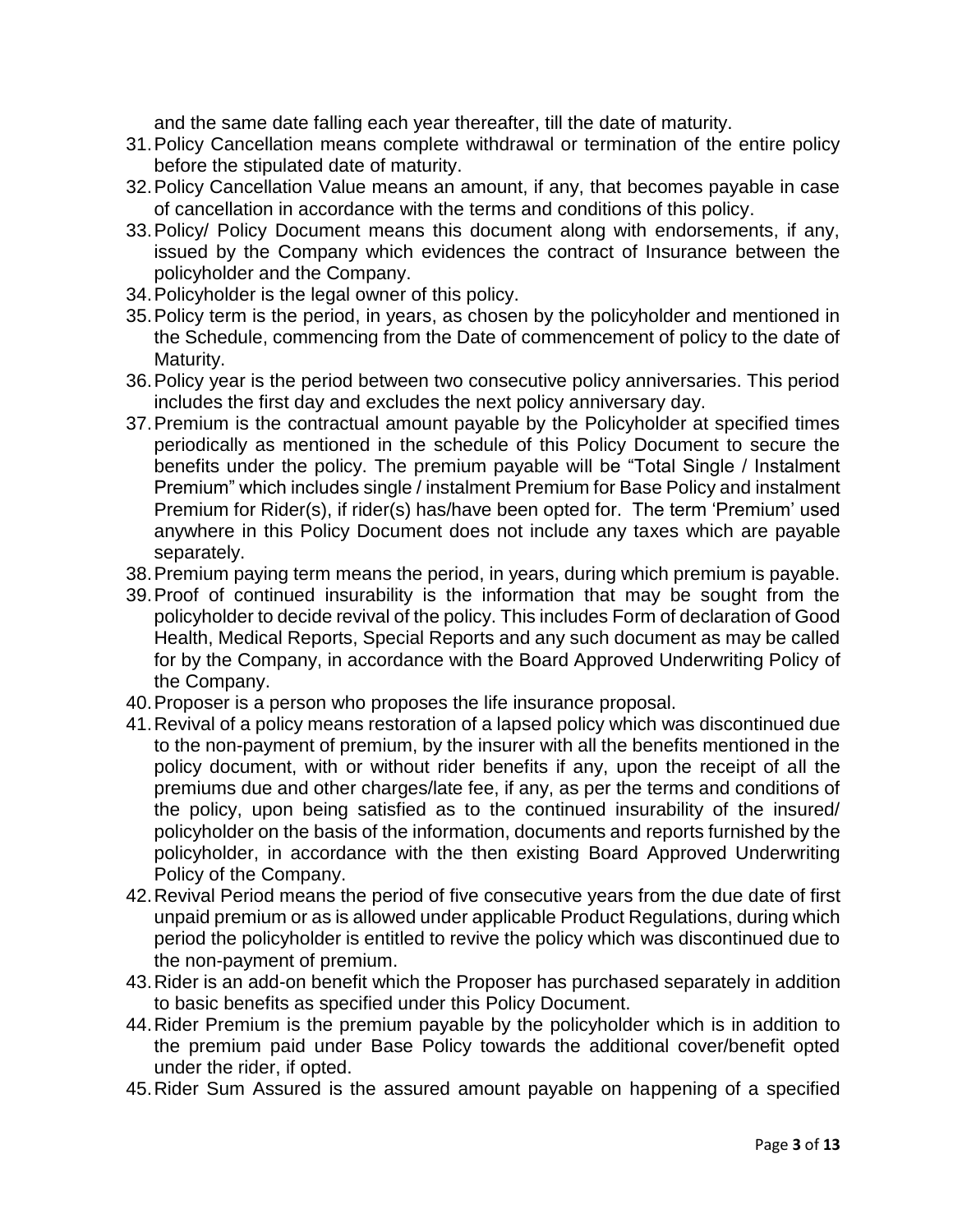event covered under the rider, if opted.

- 46.Schedule is the part of policy document that gives the specific details of your policy.
- 47.Sum Assured on Death is the life insurance cover opted by the Proposer and is the absolute amount of benefit which is guaranteed to become payable on death of the life assured in accordance with the terms and conditions of the policy, as mentioned in Condition 1 (a) of Part C of this Policy Document.
- 48.Surrender means complete withdrawal / termination of the entire policy before maturity.
- 49.Surrender value means an amount, if any, that becomes payable in case of surrender in accordance with the terms and conditions of this policy.
- 50.Underwriting is the term used to describe the process of assessing risk and ensuring that the cost of the cover is proportionate to the risks faced by the individual concerned. Based on underwriting, a decision on acceptance or rejection of cover as well as applicability of suitable premium or modified terms, if any, is taken.
- 51.UIN means the Unique Identification Number allotted to this plan by the IRDAI.
- 52.Waiting Period means a period of 45 (forty five) days from the Date of Commencement of Risk. In case of revival of Policy, the Waiting period shall not be applicable.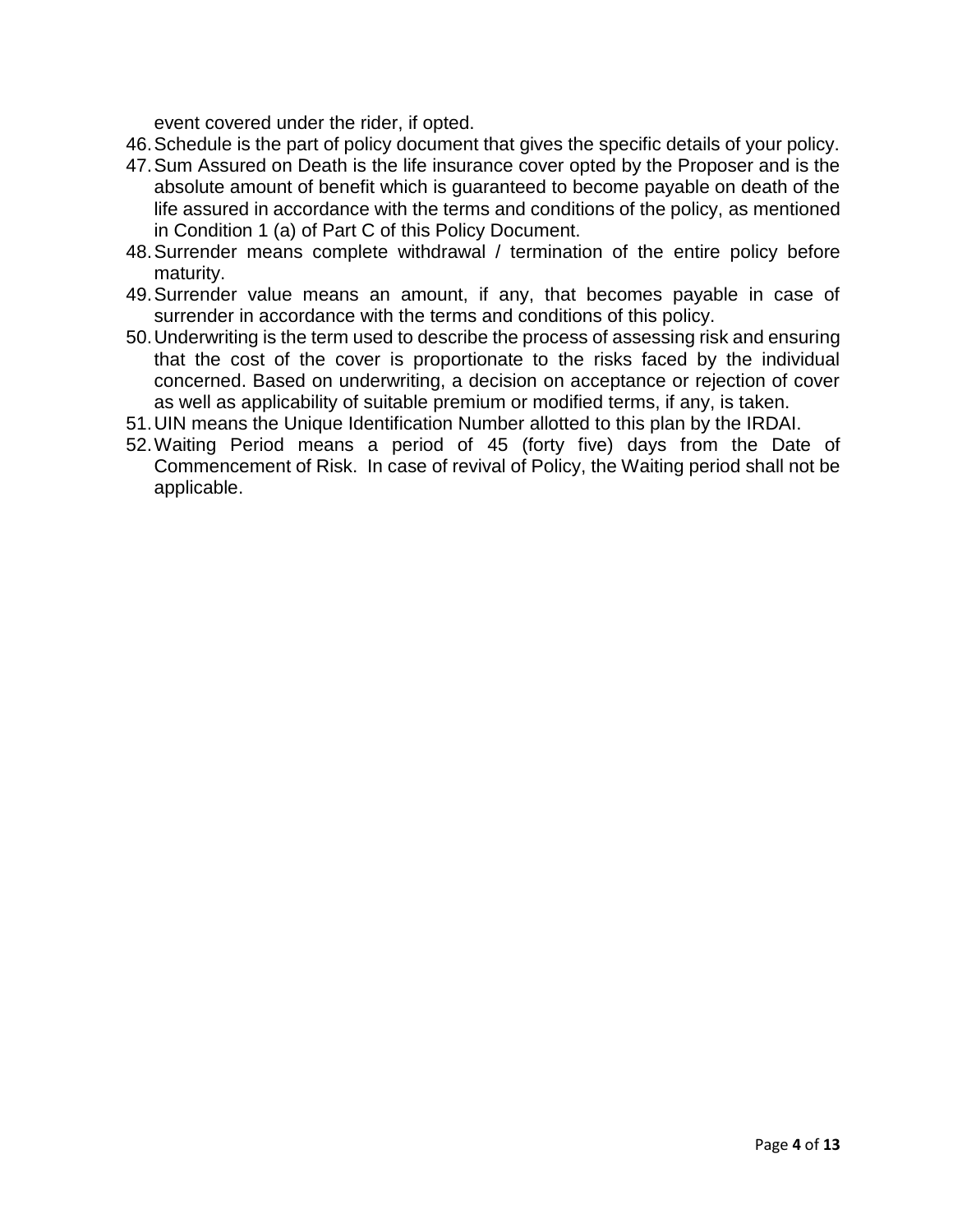### PART– C: BENEFITS

- 1) The following are the benefits under the policy:
	- a) Death Benefit:
		- i) On death of the Life Assured during the Waiting Period and provided the Policy is in force, the Death Benefit amount payable as a lump sum is:
			- (1) In case of Accidental Death, for regular premium or limited premium payment policy, equal to Sum Assured on Death which is the highest of: (a) 10 times the Annualized Premium, or
				- (b) 105% of all premiums paid as on the date of death, or
				- (c) Absolute amount assured to be paid on death.
			- (2) In case of Accidental Death, for single premium policy, equal to Sum Assured on Death which is the higher of:
				- (a) 125% of Single premium or
				- (b) Absolute amount assured to be paid on death.
			- (3) In case of death due to other than accident, the Death Benefit is equal to 100% of all Premiums paid excluding taxes, if any.
		- ii) On death of the Life Assured after the expiry of Waiting Period but before the stipulated date of maturity and provided the Policy is in force, the Death Benefit amount payable as a lump sum is:
			- (1) For Regular premium or Limited premium payment policy, "Sum Assured on Death" which is the highest of:
				- (a) 10 times of annualized premium; or
				- (b) 105% of all the premiums paid as on the date of death; or
				- (c) Absolute amount assured to be paid on death.
			- (2) For Single premium policy, "Sum Assured on Death" which is the higher of: (a) 125% of Single Premium or
				- (b) Absolute amount assured to be paid on death.

Premiums referred above shall not include any extra amount chargeable under the policy due to underwriting decision and rider premium(s), if any.

Absolute amount assured to be paid on death shall be an amount equal to Basic Sum Assured.

b) Maturity Benefit:

No Maturity Benefit shall be payable on the Life Assured surviving the stipulated Date of Maturity.

c) Rider Benefits:

<Mention the rider name, UIN and details of the approved riders>

Conditions of the above rider, if opted, are enclosed as endorsement to this policy.

2) Payment of Premiums (Applicable in case of Limited and Regular Premium payment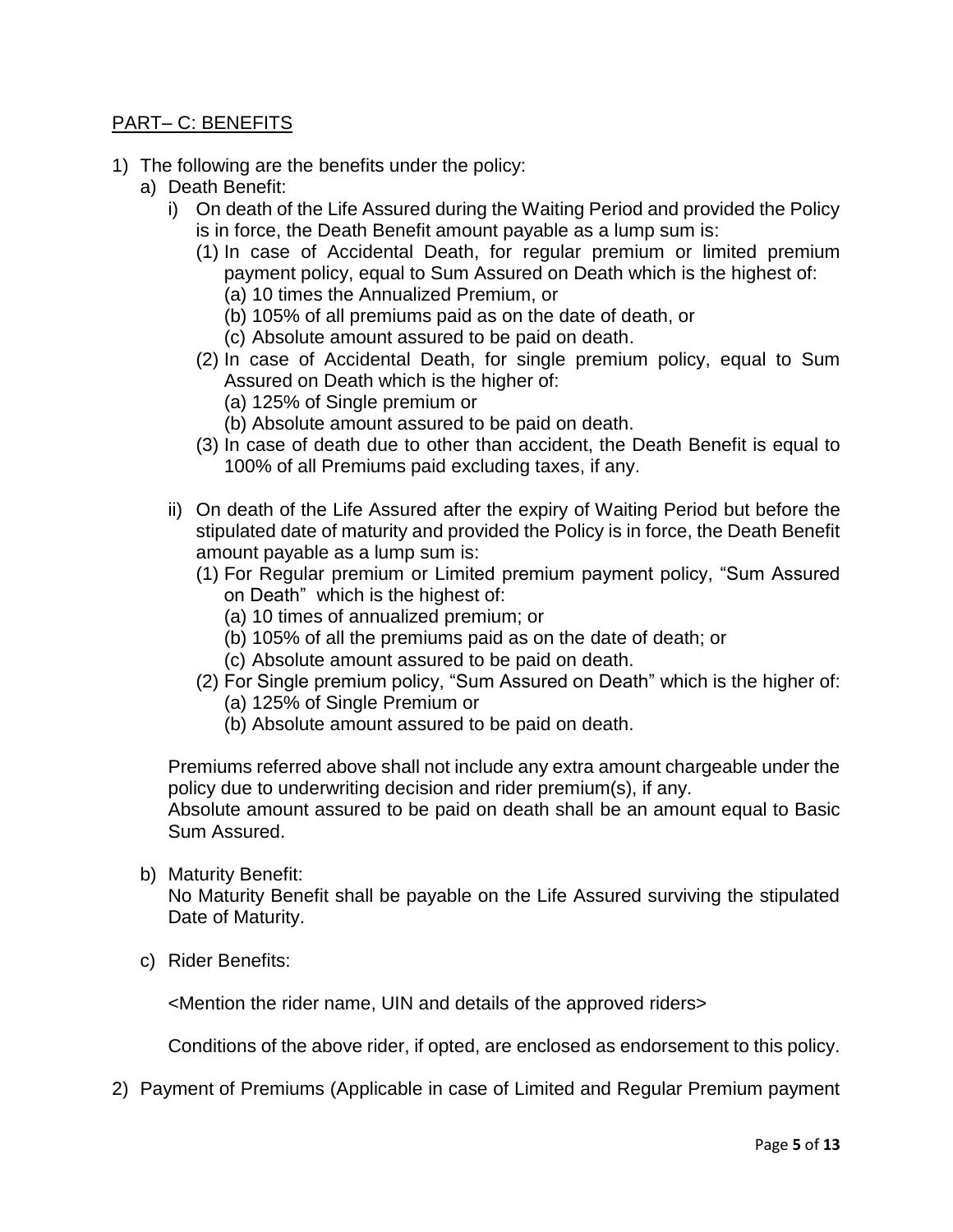policies only):

- a) The policyholder has to pay the Premium on or before the due dates as specified in the Schedule of this Policy Document along with applicable taxes, if any.
- b) In case of death of Life Assured under an inforce policy wherein all the premiums due till the date of death have been paid and where the mode of payment of premium is other than yearly, balance premium(s), if any, falling due from the date of death and before the next policy anniversary shall be deducted from the claim amount.

The Company does not have any obligation to issue a notice that premium is due or for the amount that is due.

3) Grace Period (Applicable in case of Limited and Regular Premium payment policies only):

A grace period of 30 days where the mode of payment of Premium is yearly or half yearly and 15 days in case of monthly, is allowed for the payment of each renewal Premium. If the premium is not paid before the expiry of the days of grace, the Policy lapses.

If the death of the Life Assured occurs within the grace period but before the payment of the premium then due, the policy will still be valid and the benefits shall be paid after deductions of the said unpaid premium as also the balance premium(s), if any, falling due from the date of death and before the next policy anniversary.

The above grace period will also apply to rider premiums which are payable along with premium for base policy.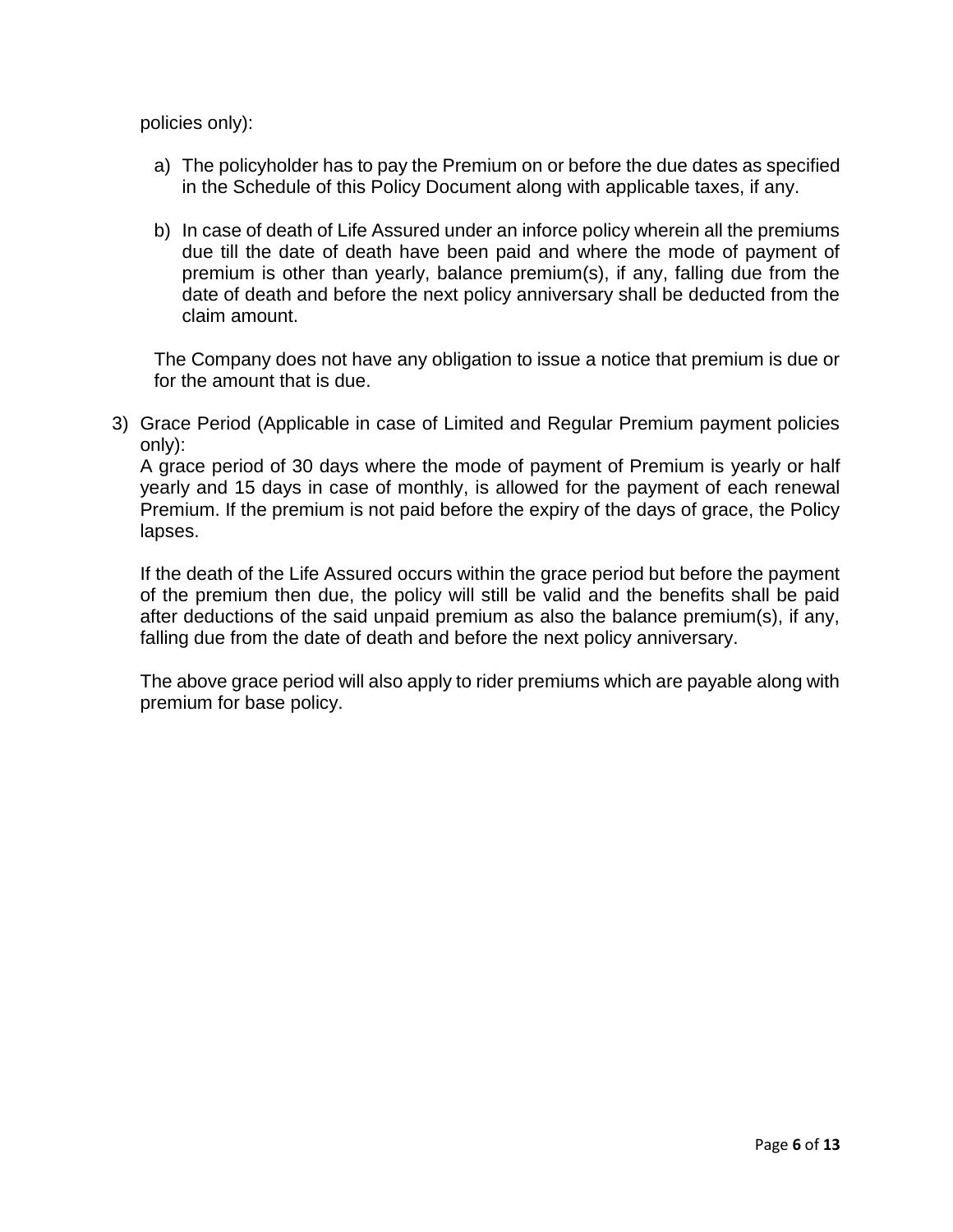## PART – D: CONDITIONS RELATED TO SERVICING ASPECTS

1) Proof of Age:

The premiums under the Policy are calculated based on the age of the Life Assured as declared in the Proposal.

If the Age of the life assured has been misstated and if the correct Age of the Life Assured makes the Life Assured ineligible for this Policy, the Company may offer a suitable plan as per the then existing underwriting norms. If the life assured does not wish to opt for the alternative plan or if it is not possible for the Company to grant any other plan, then the Policy shall be cancelled and the premiums paid shall be refunded without interest, subject to deduction of stamp duty paid and the cost of medicals, if any. The Policy will terminate on the said payment.

If the correct Age of the Life Assured makes the Life Assured eligible for this Policy, revised Premium depending upon the Correct Age will be payable. Difference of premium from inception will be collected with interest, if age declared is higher and excess premium collected will be refunded without interest, if age is found to be lower.

The provisions of Section 45 of the Insurance Act, 1938 as amended from time to time shall be applicable.

- 2) Free Look Period:
	- a) This is an option to review the Policy following receipt of Policy Document. The Policyholder has a free look period of 15 days (30 days in case of electronic policies and policies obtained through distance mode) from the date of receipt of the policy document, to review the terms and conditions of the policy and where the policyholder disagrees to any of those terms and conditions, the policy holder has the option to return the policy to the Company for cancellation, stating the reasons for his objection, then the policyholder shall be entitled to a refund of the premium paid subject only to the deduction of a proportionate risk premium for the period of cover and expenses incurred by the Company on medical examination of the proposer and stamp duty charges.
	- b) A request received by the Company for free look cancellation of the policy shall be processed and premium refunded within 15 days of receipt of the request, as stated vide (a) above.
	- c) The Policy shall terminate on payment of this amount and all rights, benefits and interests under this Policy will stand extinguished.
- 3) Forfeiture provisions:
	- a) In case of Regular Premium and Limited Premium payment policies, if the premium has not been paid in respect of this policy and any subsequent premium be not duly paid, all the benefits shall cease after the expiry of grace period from the date of first unpaid premium and nothing shall be payable, and the premiums paid till then are also not refundable.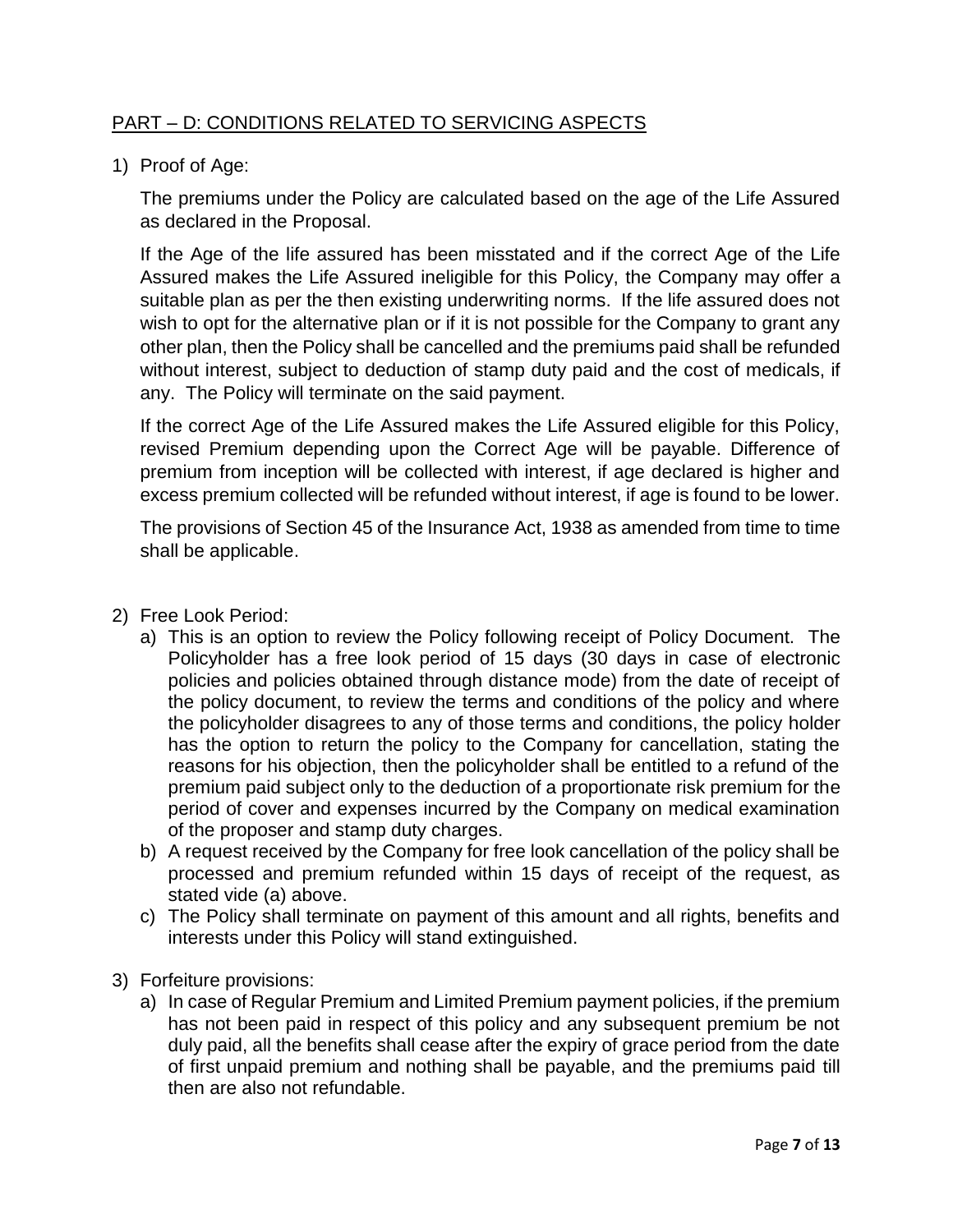- b) Forfeiture in Certain Other Events: In case any condition herein contained or endorsed hereon be contravened or in case it is found that any untrue or incorrect statement is contained in the proposal, personal statement, declaration and connected documents or any material information is withheld, then and in every such case this policy shall be void and all claims to any benefit by virtue hereof shall be subject to the provisions of Section 45 of the Insurance Act , 1938, as amended from time to time.
- 4) Revival of lapsed Policies (Applicable for Regular and Limited Premium policies):
	- a) If the Policy has lapsed due to nonpayment of due premium within the days of grace, it may be revived during the life time of the Life Assured, but within the Revival Period and before the Date of Maturity, as the case may be, on payment of all the arrears of premium(s) together with interest at a rate which shall be determined as follows: <mention the method of determination of the interest rate and also the current applicable rate>. Any change in the basis of determination of interest rate shall be done only after prior approval of the Authority.
	- b) In addition to the arrears of premium with interest, proof of continued insurability may be required for revival of the discontinued policy. The Company, however, reserves the right to accept at original terms, accept with modified terms or decline the revival of a discontinued policy. The revival of the discontinued policy shall take effect only after the same is approved by the Company and is specifically communicated to the Policyholder.
	- c) If a lapsed policy is not revived within the revival period but before the Date of Maturity, the policy will automatically terminate. In case of Regular Premium policies, nothing shall be payable. However, in case of Limited Premium Payment policies, the amount as payable in case of surrender shall be refunded and the policy will terminate.
	- d) Revival of Rider, if opted for, will only be considered along with the revival of the Base Policy and not in isolation.
- 5) Surrender: Surrender value is not applicable under this Policy.
- 6) Policy Cancellation Value: Policy Cancellation Value shall be payable:
	- a) upon the Policyholder applying for the same before the stipulated date of maturity in case of Single premium Policy; or
	- b) upon the Policyholder applying for the same before the stipulated date of maturity or at the end of revival period if the policy is not revived, in case of Limited Premium Payment Policies.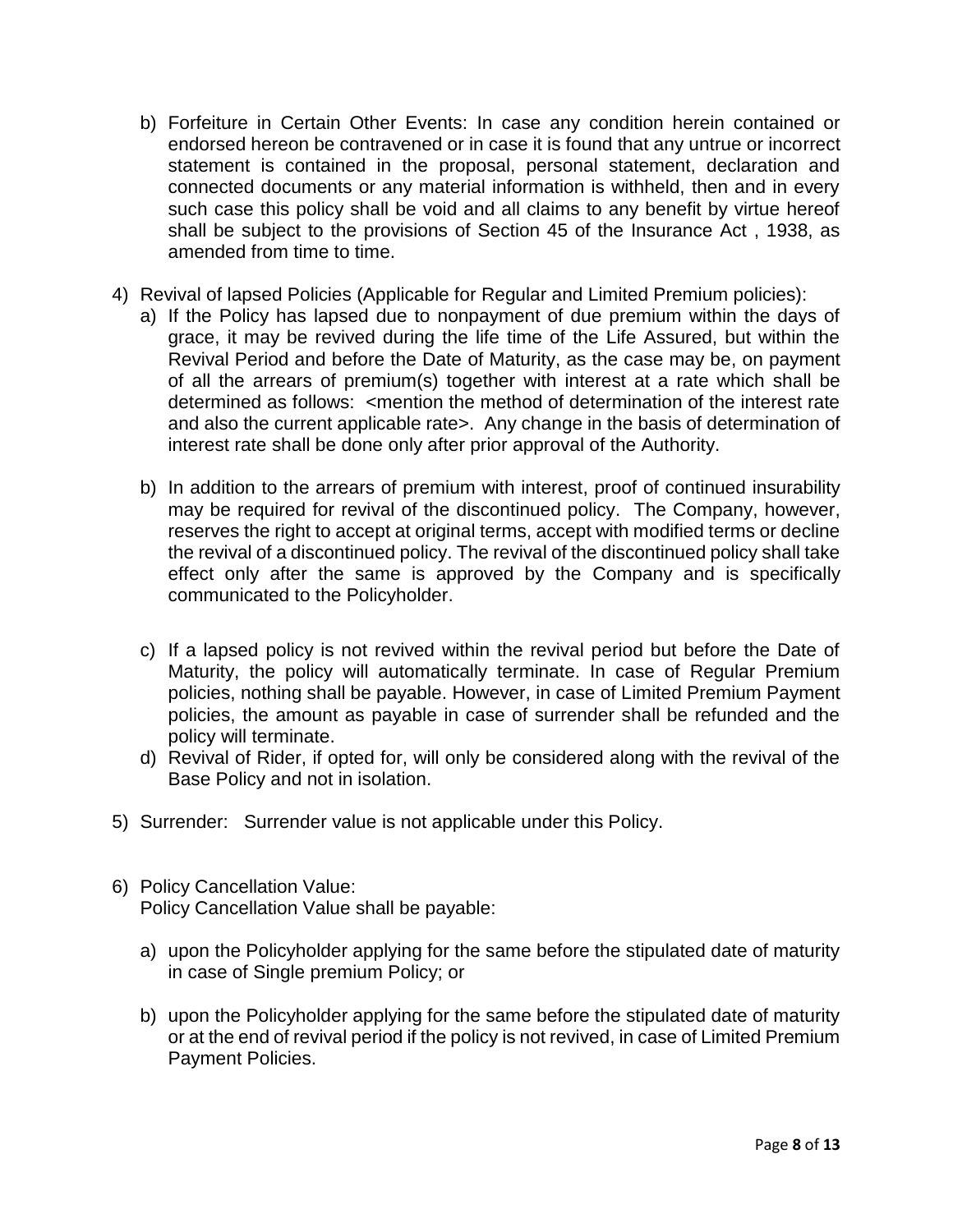- c) The amount payable shall be as follows:
	- i) Single Premium Policies:

The Policy Cancellation Value acquires immediately after receipt of Single Premium and is calculated as follows:

> $= 70\% \times Single\ Premium\ paid \times \frac{Unexpired\ Policy\ Term}{Omin(100\ % \times 100\%)}$ Original Policy Term

Single Premium shall be inclusive of extra premium, if any.

ii) Limited Premium Payment Term: 5 years or 10 years:

The Policy Cancellation Value acquires if at least two (2) consecutive full years' premiums are paid and is calculated as follows:

> $= 70\% \times Total$  Premiums paid  $\times \frac{Unexpired}{{\rm{Original}}\;P}{\rm{D}}$ Original Policy Term

Total Premiums Paid shall be inclusive of extra premiums, if any.

- d) No policy cancellation value shall be payable in respect of regular premium policies.
- 7) Policy Loan: No loan will be available under this policy
- 8) Termination of Policy:

The policy shall immediately and automatically terminate on the earliest occurrence of any of the following events:

- a) The date on which death benefit becomes payable; or
- b) The date on which refund, if applicable, is settled, in case of cancellation of policy ; or
- c) The date of maturity; or
- d) On expiry of revival period, if the policy has not been revived; or
- e) On payment of free look cancellation amount.

### PART E

Not Applicable.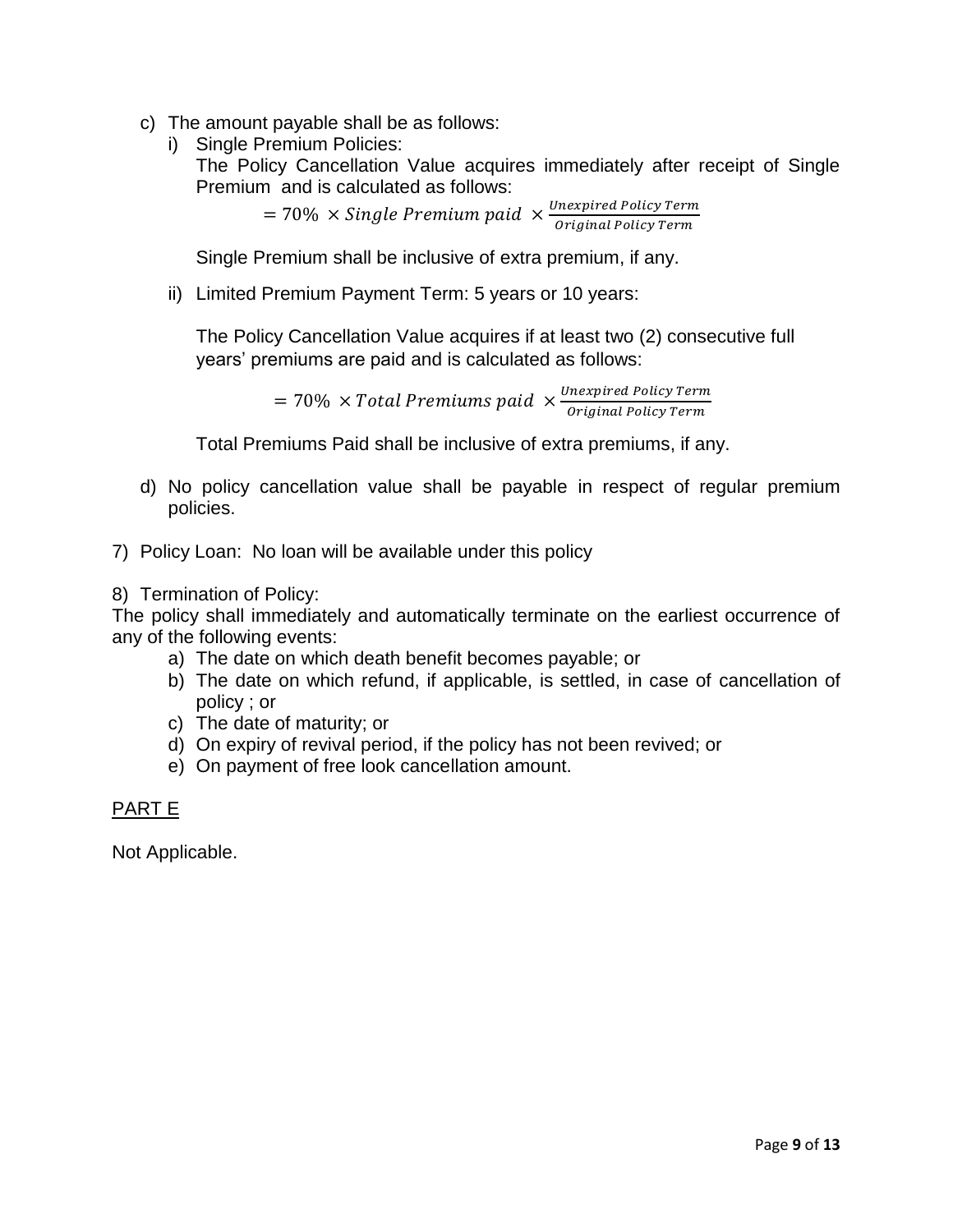### PART – F: OTHER TERMS AND CONDITIONS

- 1) Assignment: Assignment is allowed under this plan as per section 38 of the Insurance Act, 1938, as amended from time to time. The current provisions of Section 38 are contained in Annexure-1 of this Policy Document. The notice of assignment should be submitted for registration to the office of the Company, where the policy is serviced.
- 2) Nomination: Nomination by the holder of a policy of life assurance on his/her own life is allowed as per Section 39 of the Insurance Act, 1938, as amended from time to time.The current provisions of Section 39 are contained in Annexure-2 of this Policy Document. The notice of nomination or change of nomination should be submitted for registration to the office of the Company, where the policy is serviced. In registering nomination the Company does not accept any responsibility or express any opinion as to its validity or legal effect.
- 3) Section 45 of the Insurance Act 1938: The provisions of Section 45 of the Insurance Act 1938, as amended from time to time, shall be applicable. The current provisions are contained in Annexure-3 of this policy document.

#### 4) Suicide Exclusion:

a) Under Regular/Limited Premium Policy:

This policy shall be void if the Life Assured commits suicide at any time within 12 months from the date of commencement of risk, provided the policy is inforce or within 12 months from the date of revival and the Company will not entertain any claim except for 80% of the premiums paid (excluding any extra amount if charged under the policy due to underwriting decisions, taxes and rider premiums, if any) till the date of death.

This clause shall not be applicable for a lapsed policy as nothing is payable under such policies.

b) Under single Premium Policy:

This policy shall be void if the Life assured commits suicide at any time within 12 months from the date of commencement of risk and the Company will not entertain any claim except 90 % of the Single Premium paid excluding any extra amount if charged under the policy due to underwriting decisions and rider premiums, if any.

5) Tax:

Statutory Taxes, if any, imposed on such insurance plans by the Government of India or any other constitutional tax Authority of India shall be as per the Tax laws and the rate of tax as applicable from time to time.

The amount of applicable taxes as per the prevailing rates, shall be payable by the policyholder on premiums (for base policy and rider, if any) including extra amount if charged under the policy due to underwriting decisions, which shall be collected separately over and above in addition to the premiums payable by the policyholder.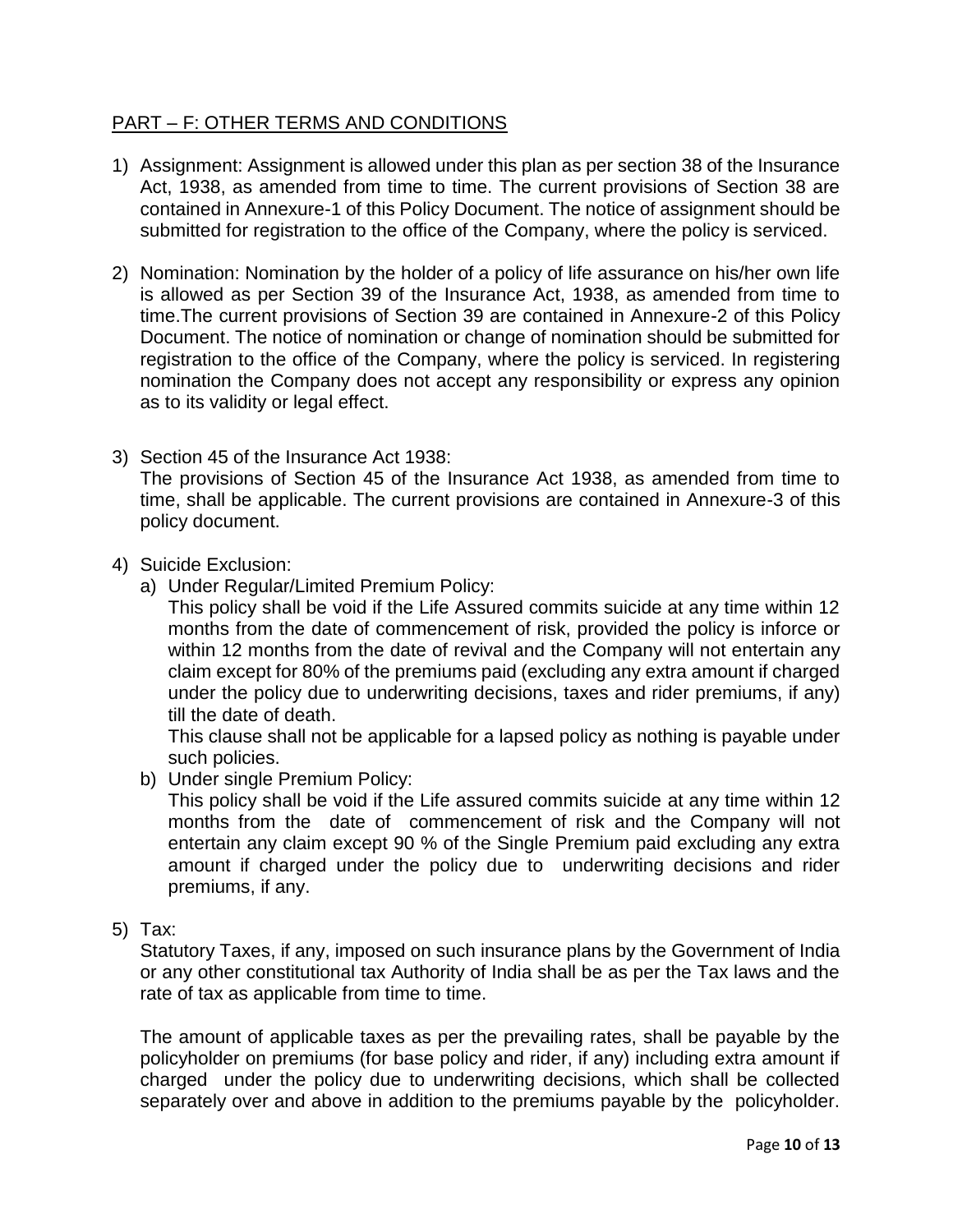The amount of tax paid shall not be considered for the calculation of benefits payable under the plan.

The tax benefits, if any, would be as per the prevailing provisions of the tax laws in India. The Policyholder or the nominee shall be liable for compliance of applicable tax provisions.

- 6) Normal requirements for a claim:
	- a) Death Claim: The normal documents which the claimant shall submit while lodging the claim in case of death of the Life Assured shall be claim forms, as prescribed by the Company, accompanied with original policy document, NEFT mandate from the claimant for direct credit of the claim amount to the bank account, proof of title, proof of death, medical treatment prior to the death (if any), school/ college/ employer's certificate, whichever is applicable, to the satisfaction of the Company. If the age is not admitted under the policy, the proof of age of the Life assured shall also be submitted.

In case of unnatural death or death on account of or arising from an accident, the Company may call for the copies of First Information Report (FIR), Panchnama and Post Mortem report. The Company may also call for additional documents as may be required by them.

Within 90 days from the date of death, intimation of death along with death certificate must be notified in writing to the office of the Company where the policy is serviced. However, delay in intimation of the genuine claim by the claimant, may be condoned by the Company, on merit, and where delay is proved to be for the reasons beyond his/her control.

b) Policy Cancellation: In case of cancellation of the policy, the Policyholder shall submit the discharge form along with the original policy document, NEFT mandate from the claimant for direct credit of the claim amount to the bank account.

In addition to above, any requirement mandated under any statutory provision or as may be required as per law shall also be required to be submitted.

- 7) Issuance of duplicate Policy:
	- a) The Policyholder can make an application for duplicate Policy on payment of  $\leq \bar{\leq}$ > upon loss of policy document along with other requirements as may be prescribed by the Company.
- 8) Jurisdiction:

The Policy shall be governed by the laws of India and the Indian Courts shall have jurisdiction to settle any disputes arising under the Policy.

9) Legislative Changes:

The Terms and Conditions including the premiums and benefits payable under this policy are subject to variation in accordance with the applicable laws and regulations.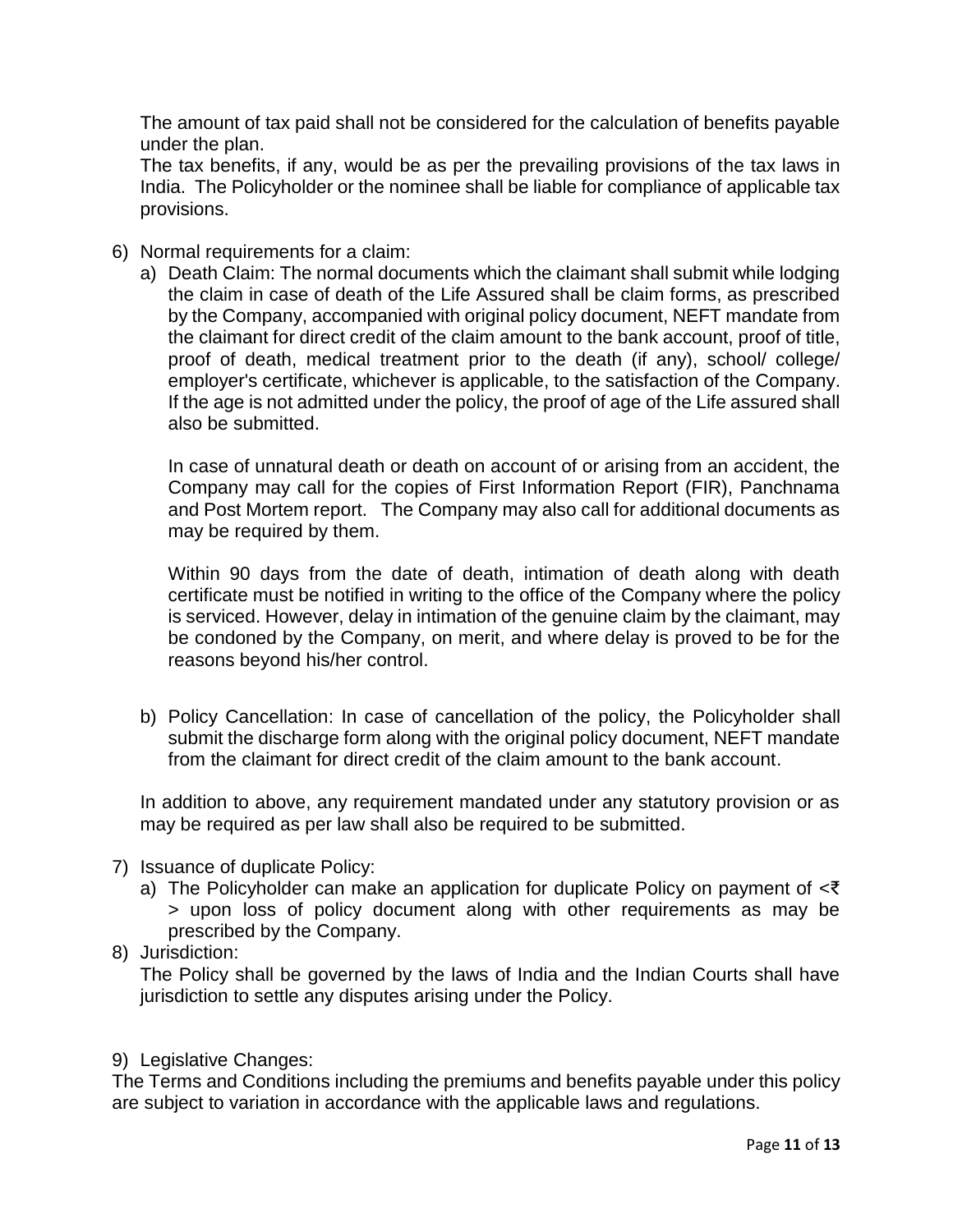### PART – G: Grievance Redressal Mechanism

1) Grievance Redressal Mechanism:

<Grievance Redressal Mechanism of the Company>

Grievance Redressal Mechanism of IRDAI:

In case the policyholder is not satisfied with the response or does not receive a response from the Company within 15 days, then the customer may approach the Grievance Cell of the IRDAI through any of the following modes:

- Calling Toll Free Number 155255 / 18004254732 (i.e. IRDAI Grievance Call Centre)
- Sending an email to [complaints@irda.gov.in](mailto:complaints@irda.gov.in)
- Register the complaint online at [http://www.igms.irda.gov.in](http://www.igms.irda.gov.in/)
- Address for sending the complaint through courier / letter:

Consumer Affairs Department, Insurance Regulatory and Development Authority of India, Survey No.115/1, Financial District, Nanakramguda, Gachibowli, Hyderabad-500032, Telangana.

Ombudsman:

For redressal of Claims related grievances, claimants can also approach Insurance Ombudsman who provides for low cost, speedy arbitration to customers.

The Ombudsman, as per Insurance Ombudsman Rules, 2017, can receive and consider complaints or disputes relating to the matters such as:

- (a) Delay in settlement of claims, beyond the time specified in the regulations, framed under the Insurance Regulatory and Development Authority of India Act,1999
- (b) Any partial or total repudiation of claims by the life insurer, General insurer or the health insurer;
- (c) Disputes over premium paid or payable in terms of insurance policy;
- (d) Misrepresentation of policy terms and conditions at any time in the policy document or policy contract;
- (e) Legal construction of insurance policies insofar as the dispute relates to claim;
- (f) Policy servicing related grievances against insurers and their agents and intermediaries;
- (g) Issuance of life insurance policy, general insurance policy including health insurance policy which is not in conformity with the proposal form submitted by the proposer;
- (h) Non-issuance of insurance policy after receipt of premium in life insurance and general insurance including health insurance; and